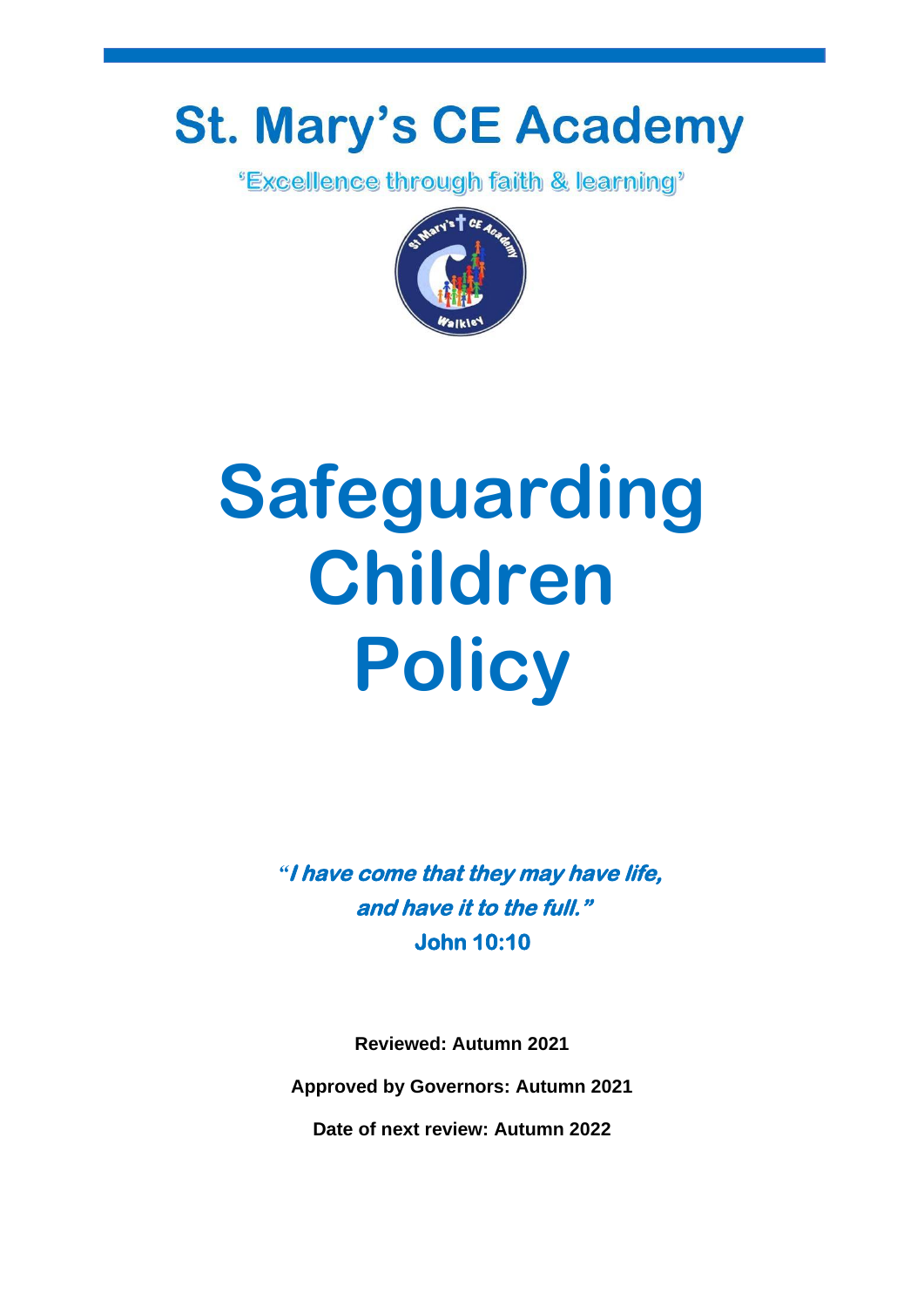At St Mary's CE Academy, we aim to provide a caring environment where every child can thrive and is supported to achieve their unique & amazing potential as a child of God. As such, this means that we aim for the very highest of standards where the health and safety of all children is of paramount importance in order to make sure that they are safeguarded.

# **Health & Safety Policy**

The school's Health & Safety Policy is monitored by the Governing Body. We follow all safeguarding guidelines as laid out by the SSCB (Sheffield Children's Safeguarding Body). The Diocese of Sheffield Academies Trust regularly monitors schools and their provision to ensure high standards of Health and Safety. All adults in the school have a duty to ensure the site is well cared for and in a safe state. They have an obligation to report promptly any concerns to either the Executive Headteacher or the Buildings Supervisor. The Buildings Supervisor will then carry out an initial examination, assessing what remedial action needs to take place.

Each term there is a fire drill that practices a safe and efficient evacuation from the buildings. The school conducts an annual Fire Risk Assessment. There is also a critical incidents policy that details what staff and parents should do in the case of emergencies.

In addition to the Health and Safety Policy there is a Whole School Food Policy. This identifies safe practices in the school and the dining areas.

# **First Aid**

At St Mary's CE Academy, there are trained members of staff who oversee first aid alongside the Executive Headteacher / Head of School who ensures that all records, policy & procedure are in place.

First Aid kits are situated in each classroom. When a child is ill, or has suffered an accident in school or on the playground, there is a protocol for staff to follow:

- A trained first aider is consulted
- The incident is logged in the accident book
- A note is sent home to parents and a copy of that retained in school
- For head injuries an accident form is always issued
- If there is any doubt at all, a parent is contacted.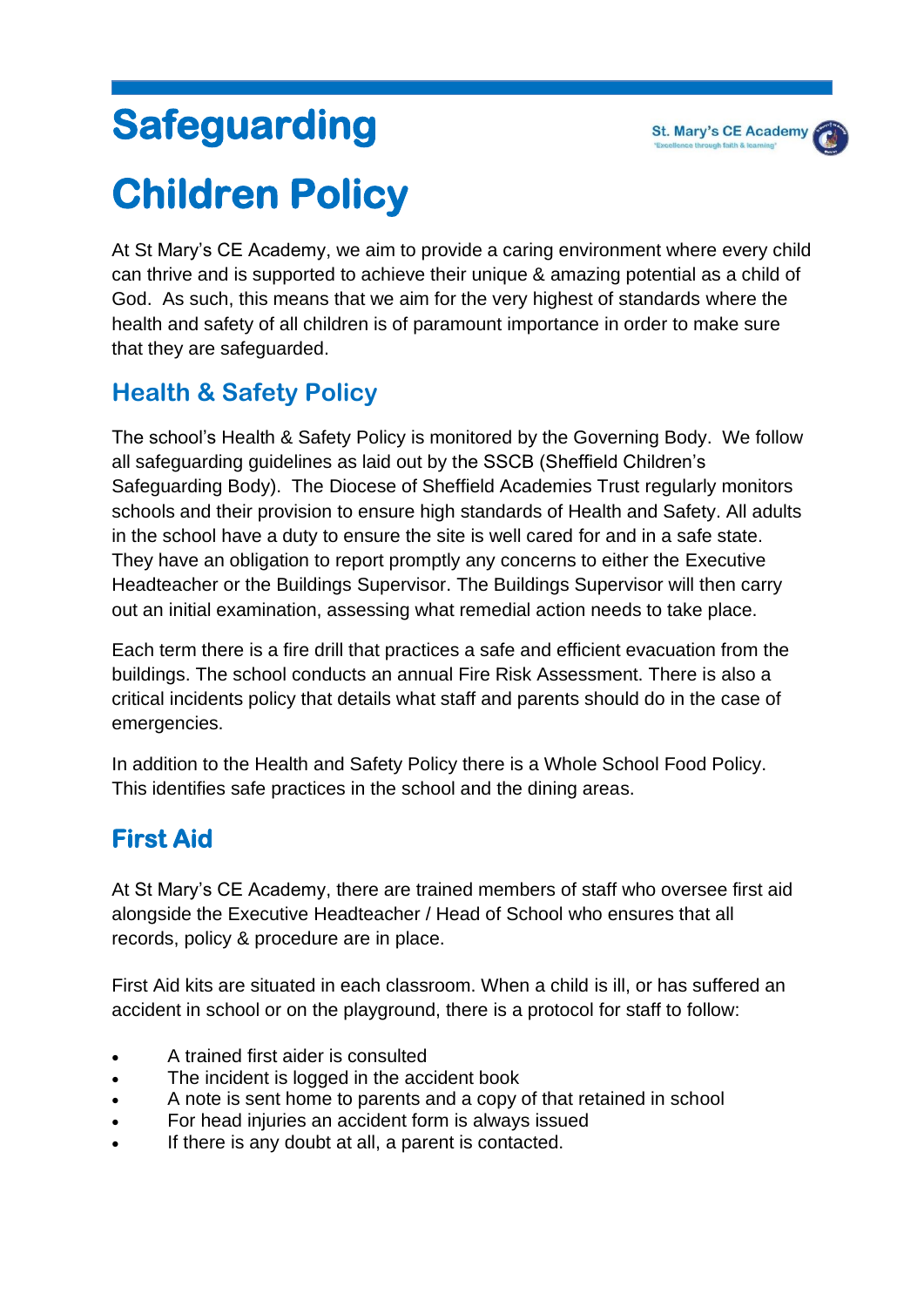The school has a separate 'Administering of Medicines Policy' which contains details of exceptional circumstances under which the school may consider administering medicine. It is the general policy of the school that only two designated members of staff will administer medicines on these occasions and only if the relevant permission forms have been completed by a parent/carer when a pupil requires medication during the day. In the case of a pupil needing medication during the day, parents are also welcome to come into school to administer the correct dosage. For the majority of medicines, a dose before and after school is often perfectly adequate. Naturally the parents should consult doctors before giving any form of medication.

# **Site Security**

Whilst much has been done in recent years to improve the level of security at the school, it is acknowledged that the site is only as secure as the people who use it. As a result, all staff and visitors must adhere to the rules which govern it. As a result:

External gates are locked except at the start and end of each day

- Doors should be closed to prevent intrusion
- Visitors and volunteers must only enter through the main entrance and after making themselves known at the main School Office and then signing in.
- Children will only be allowed home with adults with parental responsibility or confirmed permission
- Children will not be allowed to leave school unaccompanied during school hours
- If collected by an adult during the school day, children must be signed out.

Should a child leave the school premises without permission, then staff have been informed never to chase after a child, but rather to report immediately to the School Office. Parents and police will be informed of the circumstances.

# **Attendance**

Excellent attendance is expected of all children, but when children are unwell parents are expected to confirm absence by telephone immediately. If there is no notification the school will attempt to phone home to ascertain each child's whereabouts.

The school works closely with the Local Authority's Attendance and Inclusion officer whenever a child's attendance and punctuality causes concern. Attendance rates are reported each term to The Diocese of Sheffield Academies Trust and the Local Authority, annually to the government and to all parents. Positive measures are in place to encourage children to attend regularly and punctually and the school is aware of its right to take legal action against parents who do not ensure good attendance and punctuality.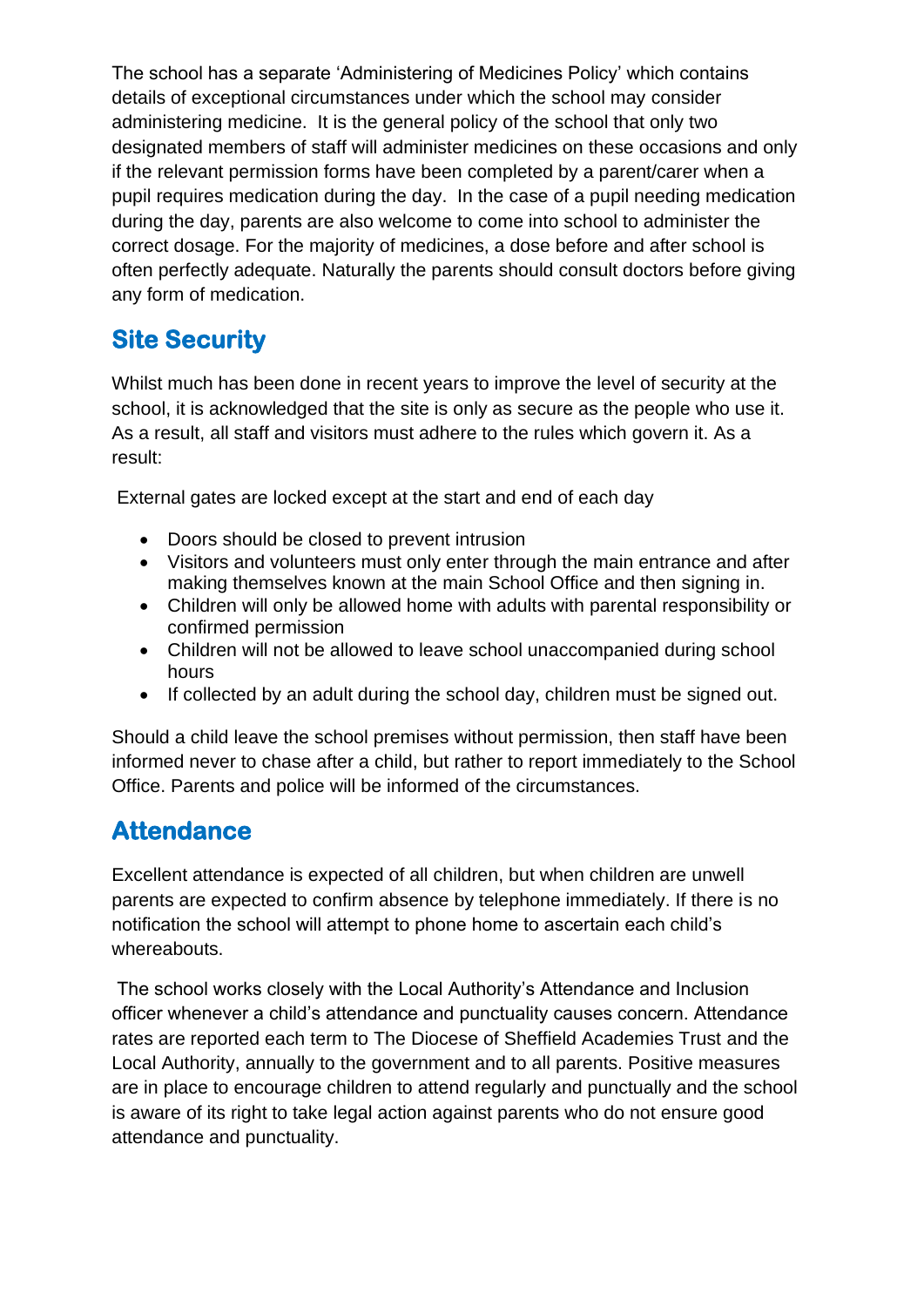# **Appointment & Induction of Staff & Work Placements**

All staff appointed to work in school have a criminal records search called a DBS check. This search highlights people who have a criminal record or who have previous allegations made against them. If a potential candidate is unable to provide a clear DBS the school will not consider them for employment.

A Single Central Record register is maintained for all those adults working with pupils.

The Executive Headteacher / Head of School is involved in all appointment panels where the candidates are external applicants. We always ensure that at least one member of each recruitment panel has undertaken training on Safer Recruitment.

New staff are always inducted into safeguarding practices. Newly appointed staff are assigned a mentor for the induction period. It is the responsibility of the mentors to familiarise new staff with procedures and policy, which affect the health and safety of all at school but especially the children.

#### **Induction of Volunteers**

Any volunteers who wish to work in school meet first with the Executive Headteacher / Head of School for an introductory meeting & fill in a Volunteer Information & Agreement Form. A full risk assessment will then be carried out & volunteers may be required to compete a DBS (Disclosure & Barring Service) check as well as provide a reference. Visitors who do not have full clearance will never be left alone with a child or a group of children. Volunteers will also be inducted & asked to fill out their agreement to the Code of Conduct for Volunteers & Work Experience Students.

# **Welcoming of Visitors to School**

It is expected that visitors with a professional role (for example, the School Nurse or members of the police) already have relevant clearance, but the office will endeavour to check this before admittance is granted and a note made of anyone entering without clearance.

#### **Child Protection Policy**

The designated adults for Child Protection are indicated on the Safeguarding Team Induction Poster which is displayed in different areas around school & forms part of staff & volunteer induction.

The school has a detailed Child Protection & Safeguarding Policy. It is the Governing Body's duty to ensure the policy is reviewed annually and any deficiencies within the policy addressed immediately. Certain governors and all staff have had appropriate child protection training, which is updated regularly.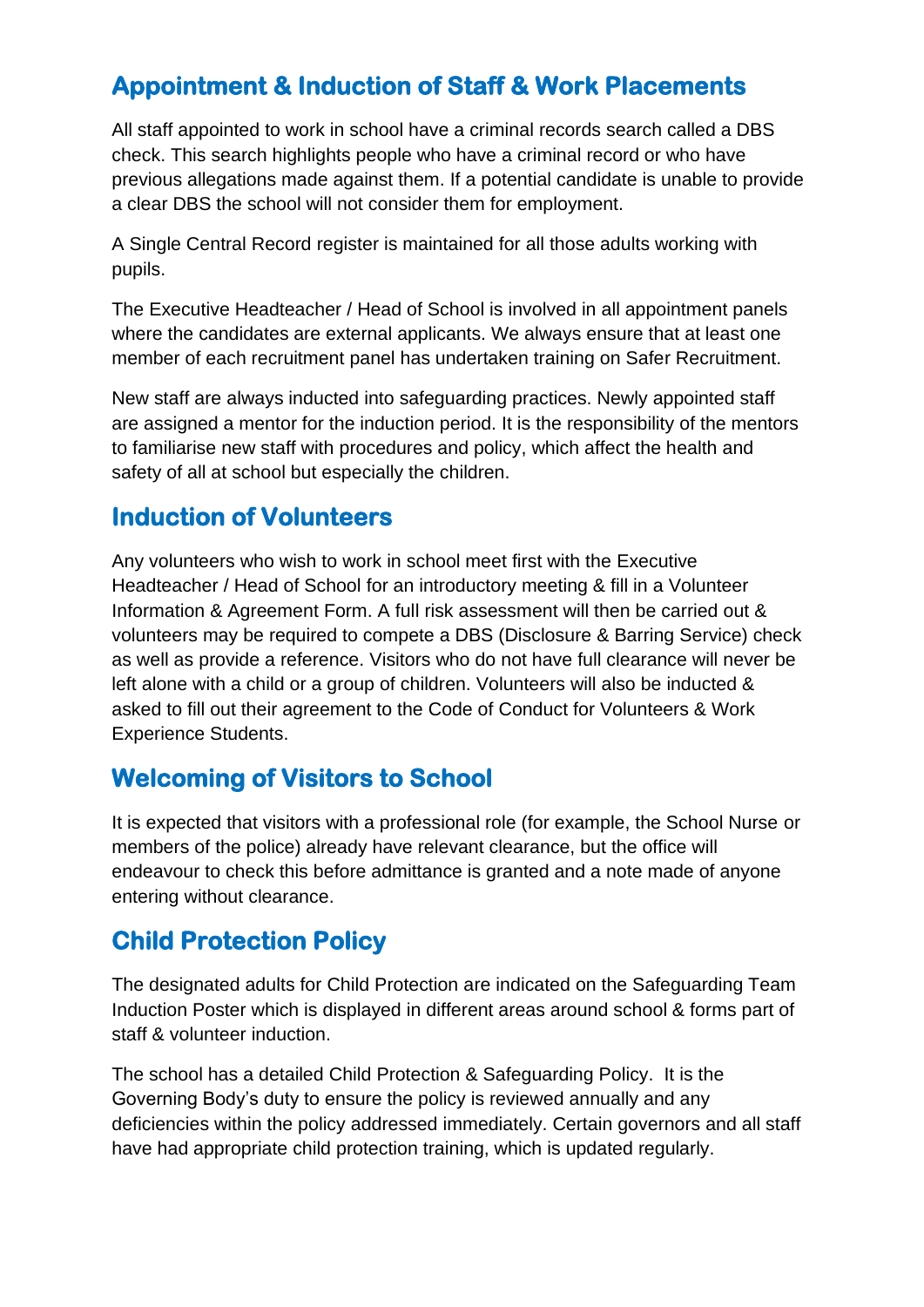The school also has a policy on physical restraint, i.e. the Positive Handling Policy. St Marys CE Academy, follows the DCFS document Circular 10/98 (Section 550A of the Education Act 1996) as well as the DCFS 'Guidance on the Use of Restrictive Physical Interventions for Staff' which asserts that physical restraint may be used if there is the possibility that a child may be about to cause harm to him/ herself or to another. It also asserts that on no occasion should such physical contact be used as a punishment.

All allegations of abuse by or complaints of a teacher will be dealt with following the Sheffield Safeguarding Board procedures. For any complaints about the Executive Headteacher, the Chair of Governors should be contacted via the school office.

# **The Design of the Curriculum**

The curriculum deals with safeguarding in two ways. Firstly in subjects such as Personal, Social and Health Education we discuss relevant issues with the children. Topics include such themes as Drugs, Sex and Relationships and the potential dangers posed by others. Children are encouraged to explore and discuss these issues. The issues of child exploitation are dealt with sensitively in SRE for Y5/6 children. Radicalisation and extremism are dealt with in P4C, RE and PSHE. All staff have been trained in 'Prevent Duty' & are alerted to FGM; they are fully aware of the procedure & know what to do if they have suspicions of such practices taking place.

Secondly, the curriculum is designed so that safety issues within the subject are discussed and safe practices taught, such as using equipment properly in PE and Design and Technology.

At all times, whether in school or out on visits, agreed pupil/adult ratios are maintained. The lead adult under the supervision of the Educational Visits Coordinator (EVC) always assesses visits as to the level of risk and all trips are authorised by the EVC.

Visiting speakers, with correct clearance, are always welcome into school so that can give specialist knowledge to the children.

# **Online Safety**

Whilst children are encouraged to use the internet whenever relevant, this use must be carried out in a safe manner. Pupils should not be left unattended whilst online and teachers will ensure that this does not happen in school. If teachers identify misuse, the issue will be reported to the Executive Headteacher without delay. The school's Smoothwall system gives daily updates of any breaches & any questionable searches are always followed up with pupils as necessary.

The Online Safety curriculum provides children with direct teaching as well as regular ongoing reminders regarding staying safe online. Internet Safety Week is celebrated annually in school & reminders are sent home regarding information for parents & workshops are offered.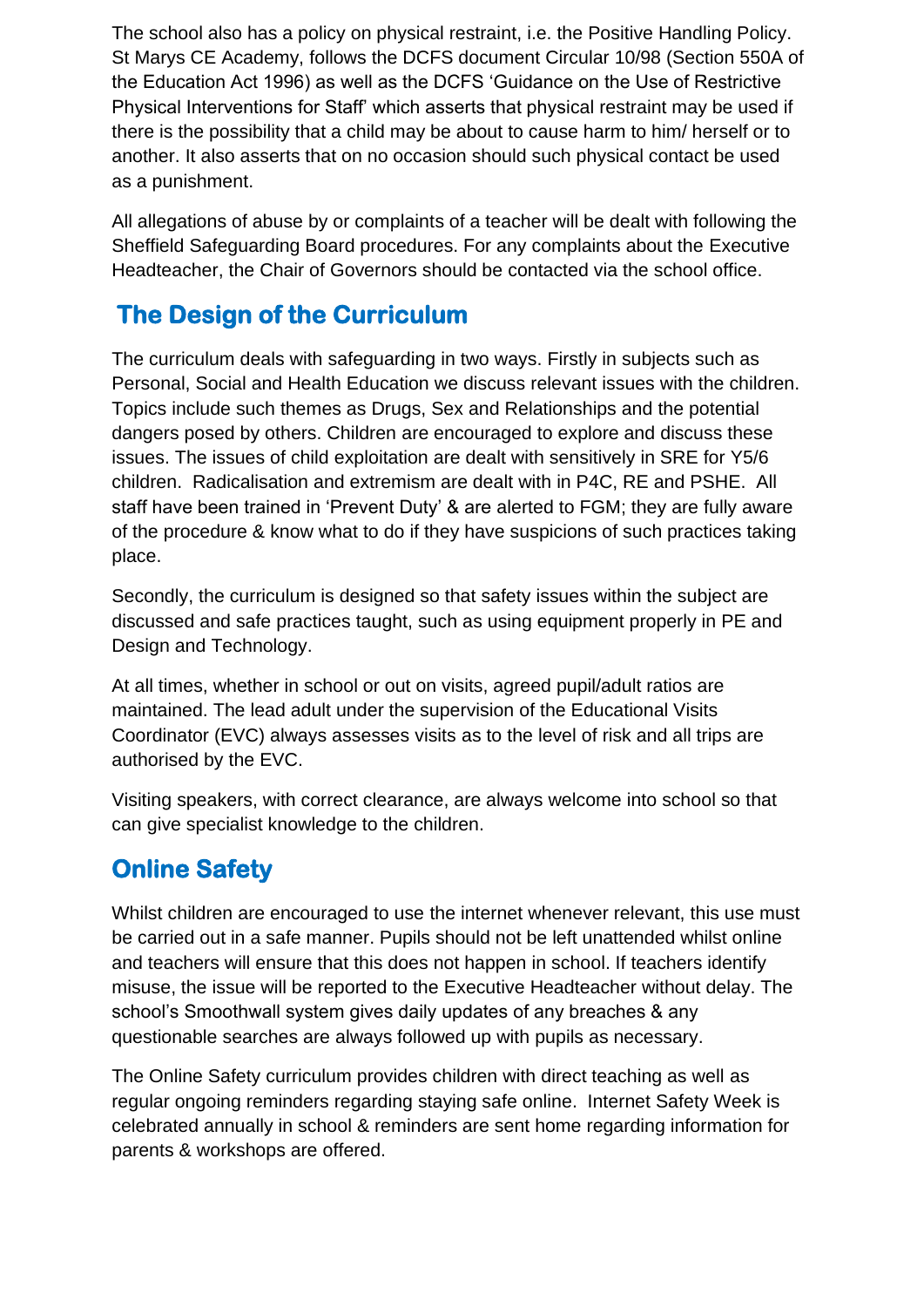#### **Inclusion**

The school has a separate policy for Equality & Diversity which aims to ensure that everyone is treated fairly; that all children are given equal access to the school and to its curriculum and that all are considered equal in the learning partnership. At St Marys CE Academy, we welcome our duties to eliminate discrimination, advance equality of opportunity and foster good relations in regard to: age (as appropriate), disability, ethnicity, gender (including issues of transgender, and of maternity and pregnancy), religion and belief, plus sexual identity.

When children have special needs we make arrangements to make reasonable adjustments to enable those children to participate in the full range of activities. Children with disabilities will always have the opportunity to take a full and active part in every lesson & activity with every measure taken to ensure this.

We make every effort to prepare pupils for a diverse society. The school works hard to promote equality and harmony by preventing and challenging all forms of prejudice & '-isms'. These aspects are tackled in assemblies, RE & in the PSHE curriculum.

# **Behaviour Policy**

At St Mary's CE Academy, we have the highest of expectations for the behaviour of our children.

Our Behaviour Policy provides a detailed summary of the school's beliefs & practice as well as gives detailed information regarding the rewards and sanctions available to our children. Although the emphasis is always on celebrating pupils' positive behaviour, there are also guidelines as to how poor behaviour will be dealt with in order to maintain the safety and security of all our children.

# **Anti-Bullying Policy**

The school also has a detailed Anti-Bullying Policy & the concept of St Mary's CE Academy, being a 'Bully Free Zone' is one which children are extremely familiar. Direct teaching & regular reminders are given to children plus children are supported to be able to resolve difficulties with each other if & when they fall out.

Anti-Bullying Week is particularly celebrated & reminders are given to parents as to what the policy of the school is & what to do if they feel that this is something that is happening to their child. Although bullying in this school is very rare indeed, the school will always act swiftly with a process of investigation, communication, action & support. Bullies will not be tolerated.

Alongside our Anti-Bullying Policy, we also have a 'No Touch Rule' which means that only positive touch is allowed (hugs, tag games, friendly interactions, etc.) whereas negative touch is outlawed (hitting, kicking, fighting, etc.).